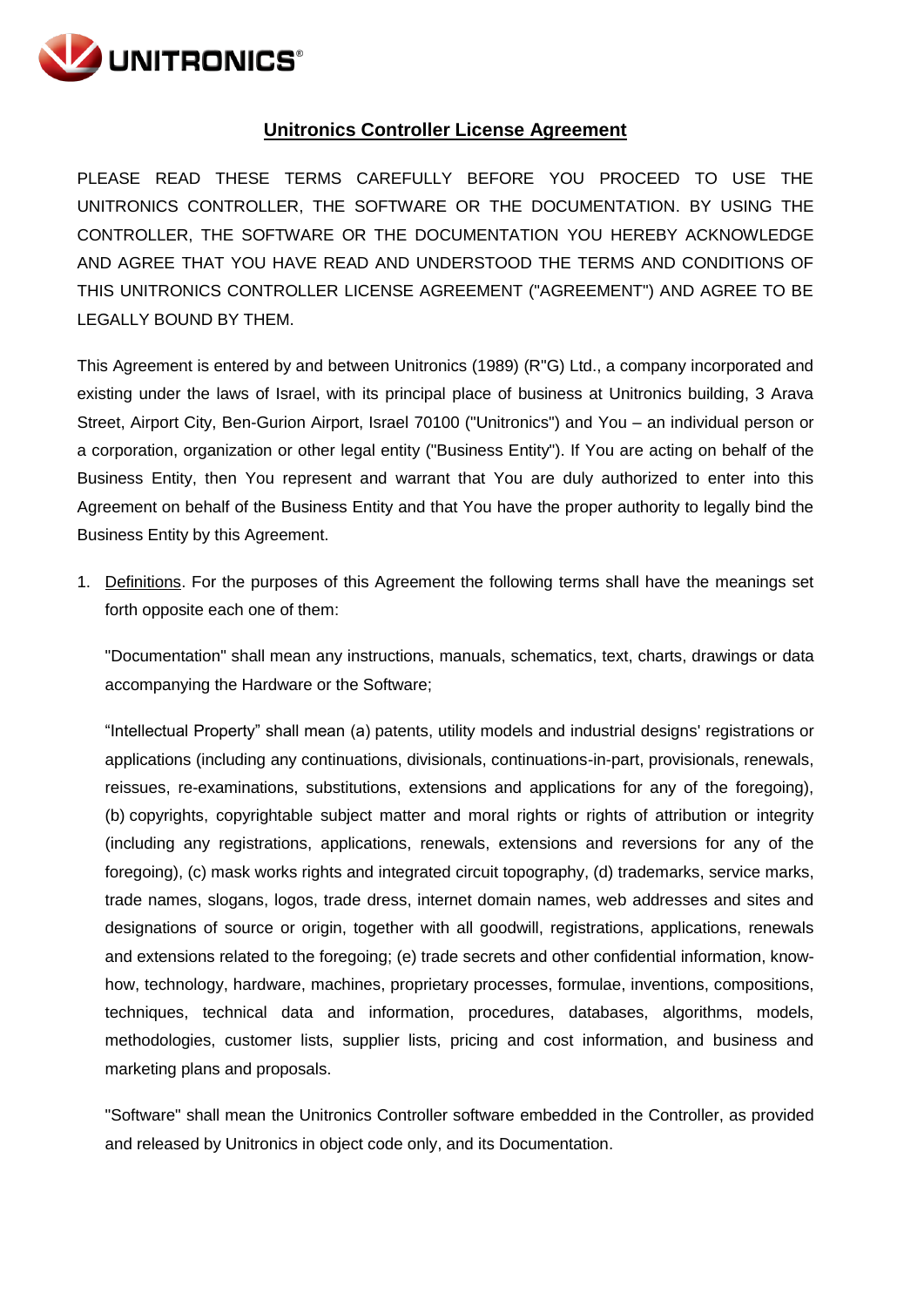

"Controller" shall mean the Hardware, the Software and the Documentation.

"Hardware" shall mean all integrated circuits, mechanical parts, modules and other tangible components contained in and comprising a device that runs the Software and is designed by Unitronics to control automated processes.

- 2. License grant. The Software is licensed to You, not sold. Subject to the terms and conditions of this Agreement, Unitronics hereby grants You a non-exclusive, non-transferable, non-assignable, limited in time, revocable, non-sublicensable right to use the Software as part of the Controller and in object-code- form only.
- 3. Representations and Warranties. Without receiving the express written authorization of Unitronics in advance, You will not, and will not allow to:
	- 3.1. Modify or revise the Controller or any part thereof, or create derivative works thereof;
	- 3.2. You may not copy, distribute, display or perform publicly, sublicense, decompile, disassemble, reduce to human readable form, execute publicly, make available to the public, adapt, make commercial use, process, compile, translate, sell, lend, rent, reverse engineer, combine with other service, modify or create derivative works of the Software or any portion thereof, except and only to the extent that this limitation is expressly prohibited by applicable law notwithstanding this limitation;
	- 3.3. Copy, rent, lease, sell, sublicense, assign, market or otherwise transfer any portion of the Software to any third party;
	- 3.4. Remove, alter or cause not to be displayed, any trademarks, copyright notices, mask works notices, start-up messages or other proprietary or restrictive notice or legend affixed to, contained or included in the Controller;
	- 3.5. Remove or attempt to remove or circumvent any security measures installed in the Controller;
- 4. Confidentiality. Any proprietary information of Unitronics, designated as confidential by Unitronics or of a confidential nature – including, but not limited to, all designs, concepts, scientific, algorithmic and structural information, Software pricing information, and any materials and methodology - associated with the Controller and Software, including this Agreement, is confidential in nature. You must keep it confidential and may not disclose it to any third party. This provision will survive the termination or expiration of this AGREEMENT.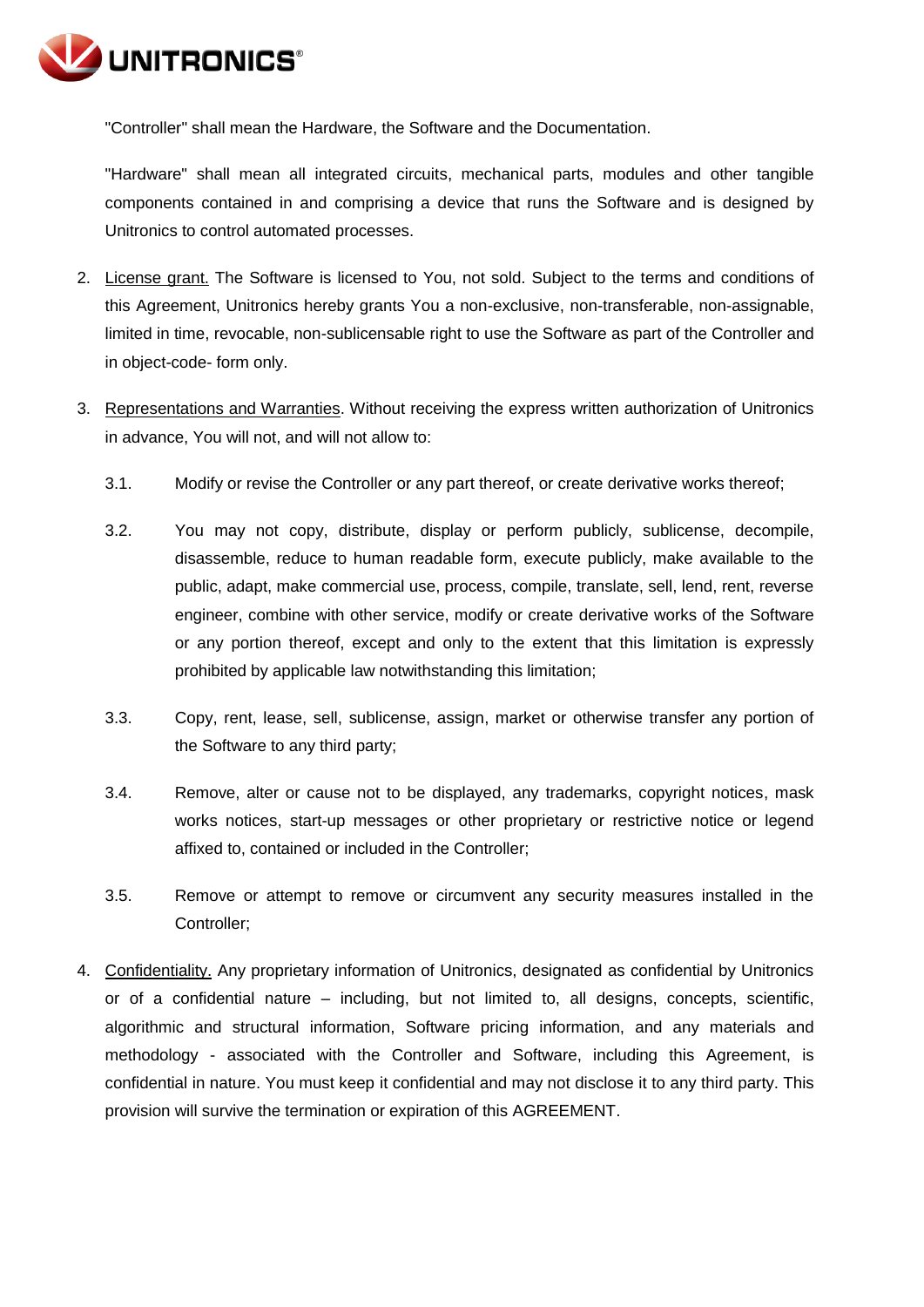

- 5. DISCLAIMER OF WARRANTY. THE CONTROLLER IS PROVIDED FOR USE "AS IS" AND WITHOUT ANY TECHNICAL SUPPORT, OR MAINTENANCE SERVICES OTHER THAN WHAT IS EXPRESSLY INCLUDED IN THE DOCUMENTATION. UNITRONICS DISCLAIMS ALL WARRANTIES AND REPRESENTATIONS, EITHER EXPRESS OR IMPLIED, WITH RESPECT TO THE CONTROLLER AND ANY PART THEREOF, INCLUDING, WITHOUT LIMITATION, ANY WARRANTIES OF MERCHANTABILITY, FITNESS FOR A PARTICULAR PURPOSE, QUALITY, NON-INFRINGEMENT, TITLE, COMPATIBILITY, PERFORMANCE, SECURITY OR ACCURACY. UNITRONICS DOES NOT WARRANT THAT THE CONTROLLER WILL OPERATE IN AN UNINTERRUPTED OR ERROR-FREE MANNER OR THAT ANY DEFECTS OR ERRORS IN THE CONTROLLER WILL BE CORRECTED. YOU AGREE AND ACKNOWLEDGE THAT THE USE OF THE CONTROLLER IS ENTIRELY, OR TO THE MAXIMUM EXTENT PERMITTED BY THE APPLICABLE LAW, AT YOUR OWN RISK.
- 6. LIMITATION OF LIABILITY. YOU ACKNOWLEDGE AND AGREE THAT THE CONTROLLER IS INHERENTLY COMPLEX AND MAY THEREFORE NOT BE COMPLETELY FREE OF ERRORS. YOU FURTHER ACKNOWLEDGE THAT THE PERFORMANCE OF THE CONTROLLER MAY BE AFFECTED BY ANY NUMBER OF FACTORS, INCLUDING WITHOUT LIMITATION, TECHNICAL FAILURE OF THE CONTROLLER, ACTS OR OMISSIONS OF THIRD PARTIES, ELECTRICITY SUPPLY, ENVIROMENTAL CONDITIONS AND OTHER CAUSES REASONABLY BEYOND THE CONTROL OF UNITRONICS. BY USING THE CONTROLLER YOU DECLARE THAT YOU ACCEPT THESE FACTS AND THEIR CONSEQUENCES. UNITRONICS, ITS OFFICERS, EMPLOYEES, SHAREHOLDERS, LICENSORS, AGENTS AND SUCCESSORS SHALL NOT BE LIABLE (WHETHER UNDER CONTRACT, TORT - INCLUDING NEGLIGENCE - OR OTHERWISE), TO YOU OR TO ANY THIRD PARTY, FOR ANY LOSS OR DAMAGE, INCLUDING INDIRECT, SPECIAL, CONSEQUENTIAL, PUNITIVE OR OTHER DAMAGES WHATSOEVER, AND INCLUDING, WITHOUT LIMITATION, ANY LOSS OR DAMAGE TO BUSINESS EARNINGS, PROFITS OR GOODWILL ARISING FROM OR RELATED TO DELIVERY, USE, PERFORMANCE OF OR INABILITY TO USE THE CONTROLLER OR ANY OF ITS COMPONENTS, WHETHER FORESEEABLE OR NOT, EVEN IF UNITRONICS, OR ANY ONE ON ITS BEHALF, ARE ADVISED OF THE POSSIBILITY OF SUCH DAMAGES.
- 7. Intellectual Property.

All rights, title and interest in and to the Intellectual Property in the Controller are owned by, or licensed to Unitronics, including any new version releases, updates, enhancements, modifications or improvements thereto that may be made available to You under the provisions of this Agreement. Other than what is expressly granted by this Agreement, this Agreement does not grant You any rights to the Intellectual Property or any other rights with respect to or in connection with the Controller.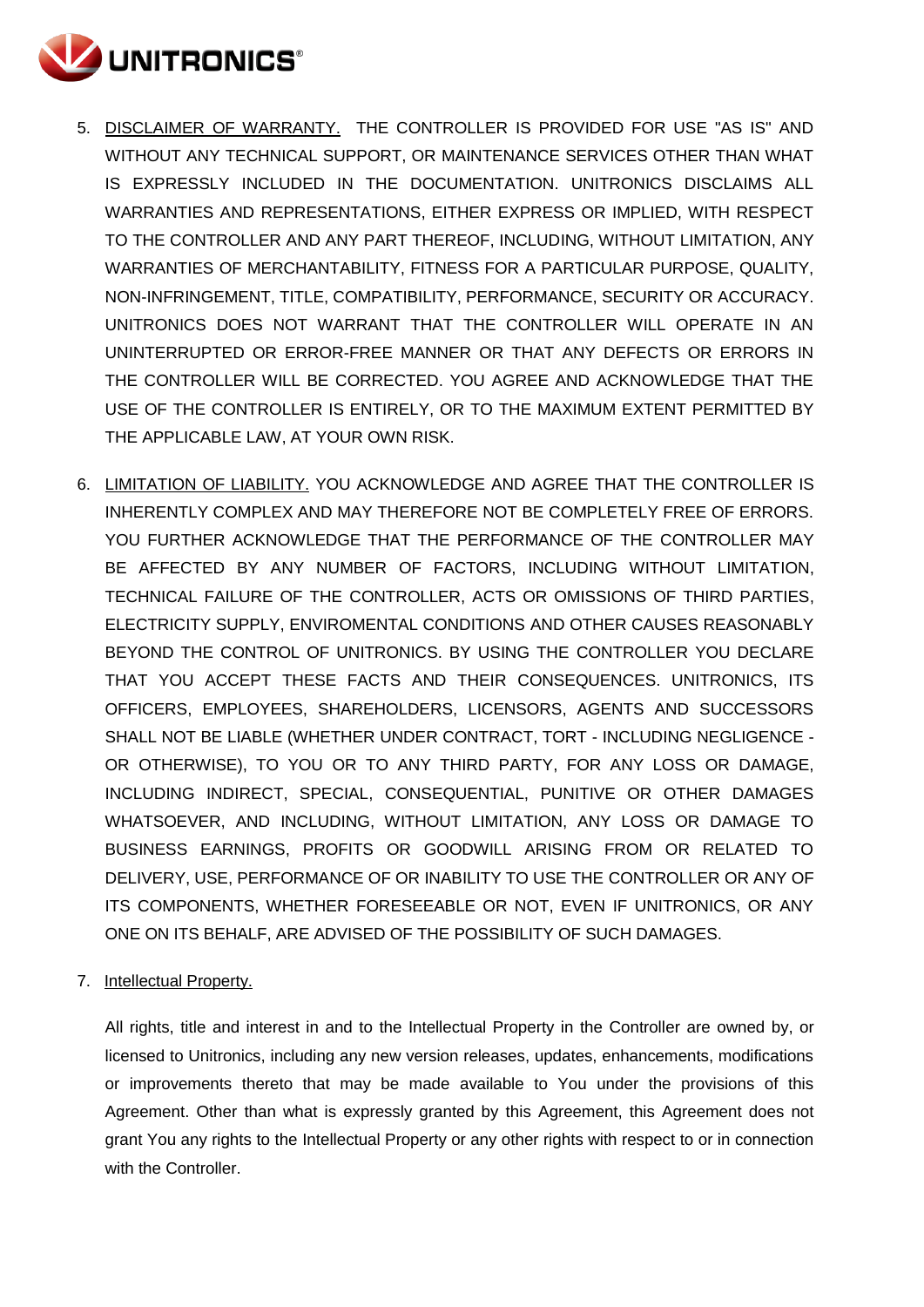

- 8. Indemnification. You agree to indemnify, defend and hold harmless Unitronics, its managers, directors, shareholders, employees, sub-contractors, agents and anyone acting on their behalf, at your own expense, from and against any damages, loss, costs, expenses and payments, including reasonable attorney's fees and legal expenses, resulting from any complaint, claim, or demand, arising from, or in connection with your use of the Controller, or your breach of this AGREEMENT, or any other rules or regulations applicable to the Controller, or your violation, or infringement of any other persons rights, by using the Controller.
- 9. Term and termination. If You breach any of the terms and conditions of this Agreement, Unitronics may terminate this Agreement, in addition to any other legal rights and remedies Unitronics may have. Upon termination of this Agreement, for any reason, You will must immediately cease any use of the Software. Any provision of this Agreement, which protects the Intellectual Proprietary rights of Unitronics or which pertain to limitation of liability and/or exclusivity of warranty and/or remedies, shall survive the termination of this Agreement.
- 10. Notices. Any notice required by this Agreement shall be given in writing by registered mail, facsimile transmission or personal delivery to the addresses of the parties, and shall be deemed to have been delivered five days after the date on which the notice was posted, or in the case of notice by facsimile, 24 hours after dispatch, or in the case of personal delivery, at the time of delivery.
- 11. Severability. If any provision of this Agreement shall be found by a court to be void, invalid or unenforceable, the same shall be reformed to comply with applicable law or stricken if not so conformable, so as not to affect the validity or enforceability of this Agreement.
- 12. Assignment. Your rights and obligations pursuant to this Agreement may not be assigned or delegated to any person whatsoever without the prior written consent of Unitronics.
- 13. Export Regulations. You acknowledge that the Controller contains technology that may be subject to certain export laws and regulations of the State of Israel and other countries, and You agree to comply with all such applicable laws and regulations.
- 14. Entire Agreement. This Agreement represents the entire agreement concerning the Controller between you and Unitronics and it supersedes any prior proposal, representation or understanding between you and Unitronics.
- 15. Third Party Software. The Software may contain third party software, including Free Libre/Open Source Software ("Third Party Software");. The licenses granted under section 2 above does not cover Your use of Third Party Software and does not alter any rights and obligations You may have under Third Party Software licenses.